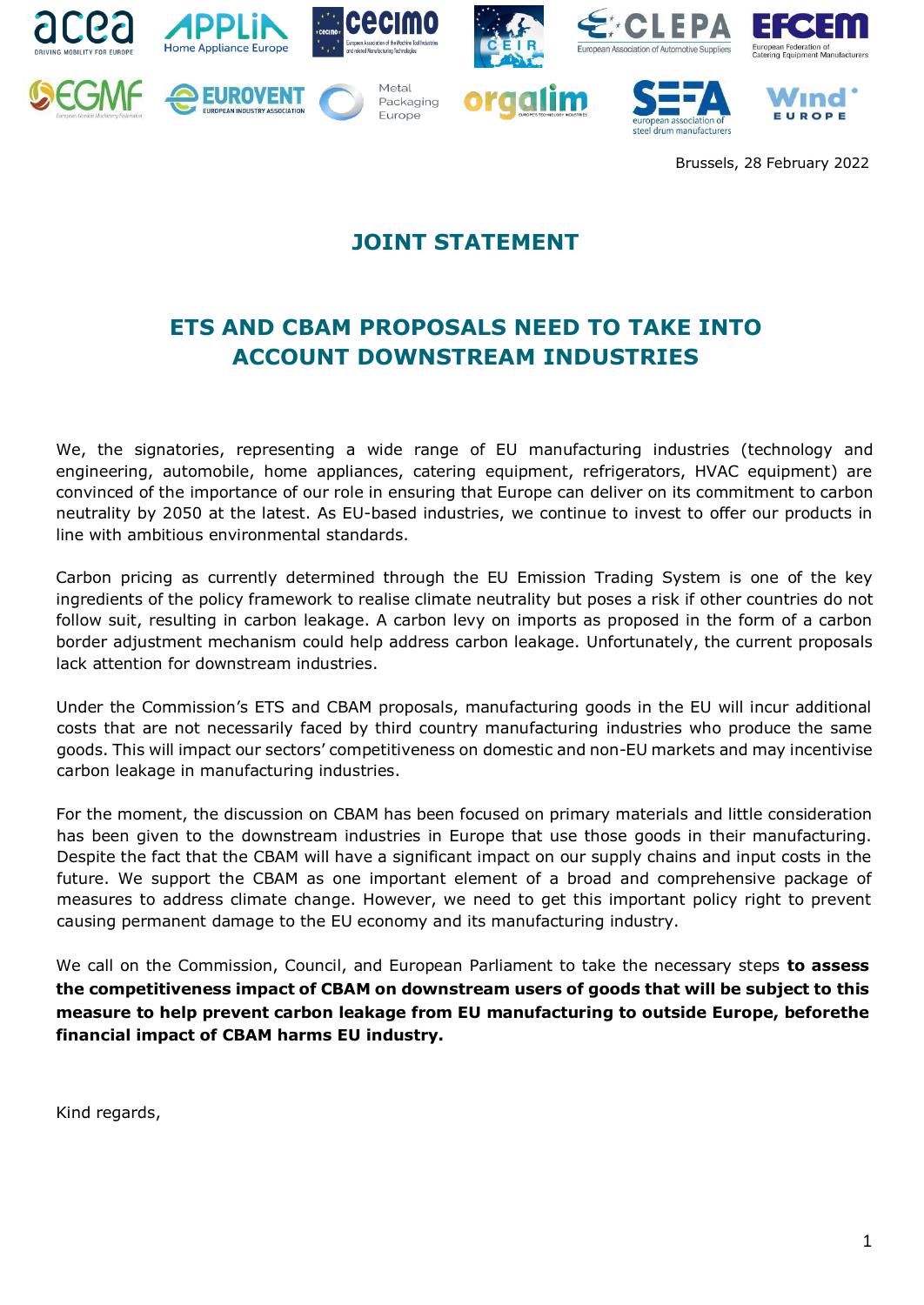

## **SIGNATORIES**

- [ACEA](https://www.acea.auto/) is the European Automobile Manufacturers' Association and unites Europe's 16 major car, truck, van and bus makers. We are the voice of the auto industry: a technological world leader and the backbone of the EU economy. Our [members](http://www.acea.auto/acea-members/) keep Europe on the move, providing diverse solutions for moving people and goods from A to B.
- APPLIA [Home Appliance Europe](https://www.applia-europe.eu/) is a Brussels-based trade association that provides a single, consensual voice for the home appliance industry in Europe, promoting industry's mission to advance Europeans' lifestyles.
- [CECIMO](https://www.cecimo.eu/) is the European Association of the Machine Tool Industries and related Manufacturing Technologies. We bring together 15 national associations of machine tool builders, which represent approximately 1500 industrial enterprises in Europe (EU + UK + EFTA + Turkey), over 80% of which are SMEs. CECIMO covers 98% of the total machine tool production in Europe and about 33% worldwide. It accounts for approximately 150,000 employees and a turnover of around 22.5 billion euros in 2021. More than three quarters of CECIMO production is shipped abroad, whereas half of it is exported outside Europe.
- [CEIR](https://www.ceir.eu/en/who-we-are) is the European Association for the Taps and Valves Industry which was formed in 1959 as the European Association of National Valves Manufacturers Association. CEIR gathers today a large number of European manufacturers in the field of taps, valves, fittings, actuators and hoses. CEIR supports the principles of a free economy and private enterprise in Europe. CEIR represents the common economic, technical and scientific interests of the European industries, in particular towards international authorities and economic and commercial circles.
- [CLEPA](https://clepa.eu/) is the European Association of Automotive Suppliers based in Brussels. It represents over 3.000 companies, from multi-nationals to SMEs, supplying state-of-the-art components and innovative technology for safe, smart and sustainable mobility, investing over €30 billion yearly in research and development. Automotive suppliers in Europe directly employ 1.7 million people in the EU.
- [EFCEM](https://www.efcem.info/) is the European Federation of Catering Equipment Manufacturers. it was founded in 1969 and includes the key European National Associations and their national members. EFCEM represents manufacturers and distributors of equipment for the storage, preparation, cooking, distribution of food and ware-washing and laundry equipment for the catering, hospitality, foodservice sectors, whether they are profit or not for profit operations. EFCEM members represent over 800 companies who supply commercial catering equipment to the European and International Food service industry. The total turnover of the companies represented by EFCEM National Associations accounts for more than  $\epsilon$  14.000 m and their products range from utensils to full professional kitchen equipment.
- **[EGMF](https://egmf.org/)** is the European Garden Machinery Industry Federation and has been the voice of the garden machinery industry in Europe since 1977. With 30 European corporate members and 7 national associations representing manufacturers for garden, landscaping, forestry and turf maintenance equipment, we are the most powerful network in this sector in Europe. Our members are responsible for employing 120,000 people in the EU, and in 2020 sold over 19 million units on the European Market.